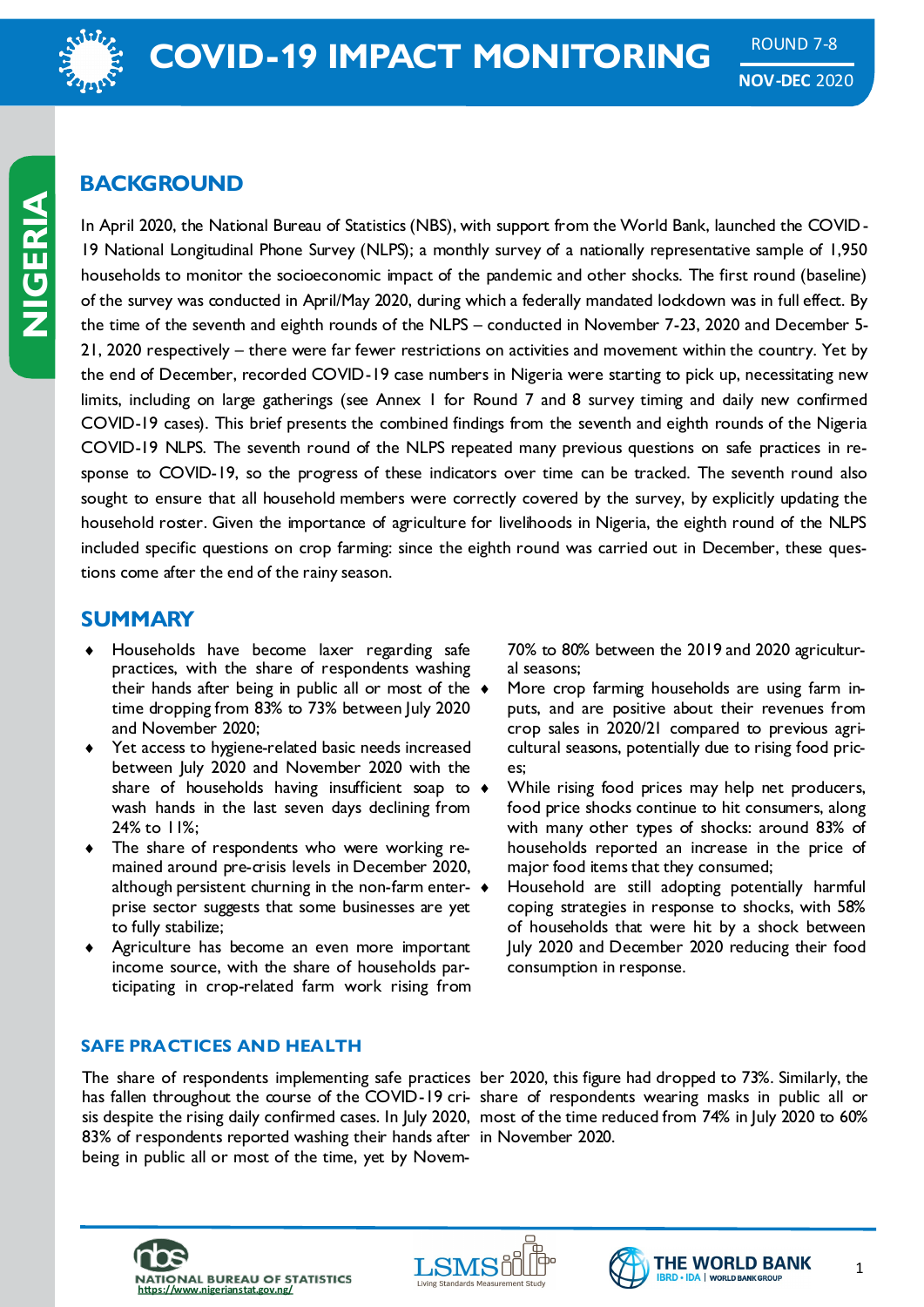

\*This figure includes only 1,607 observations that represent HHs with information for June, July, August, and November

Additionally, respondents started to attend more reli-or social gatherings in the last seven days almost dougious or social gatherings, where COVID-19 could be bled, from 23% to 41% over the same period. Neverspread more easily, as 2020 drew on. Between July theless, it is important to note that the November 2020 2020 and November 2020, the share of respondents results from the seventh round of the NLPS precede attending three or more religious or social gatherings in the bans on large social gatherings initiated in late Dethe last seven days rose from 29% to 42%. This shift cember 2020: the effects of these increased restrictions was particularly marked in urban areas, where the may not yet be captured by the data. share of respondents attending three or more religious



\*This table includes only 1,607 observations that represent HHs with information for June, July, August, and November





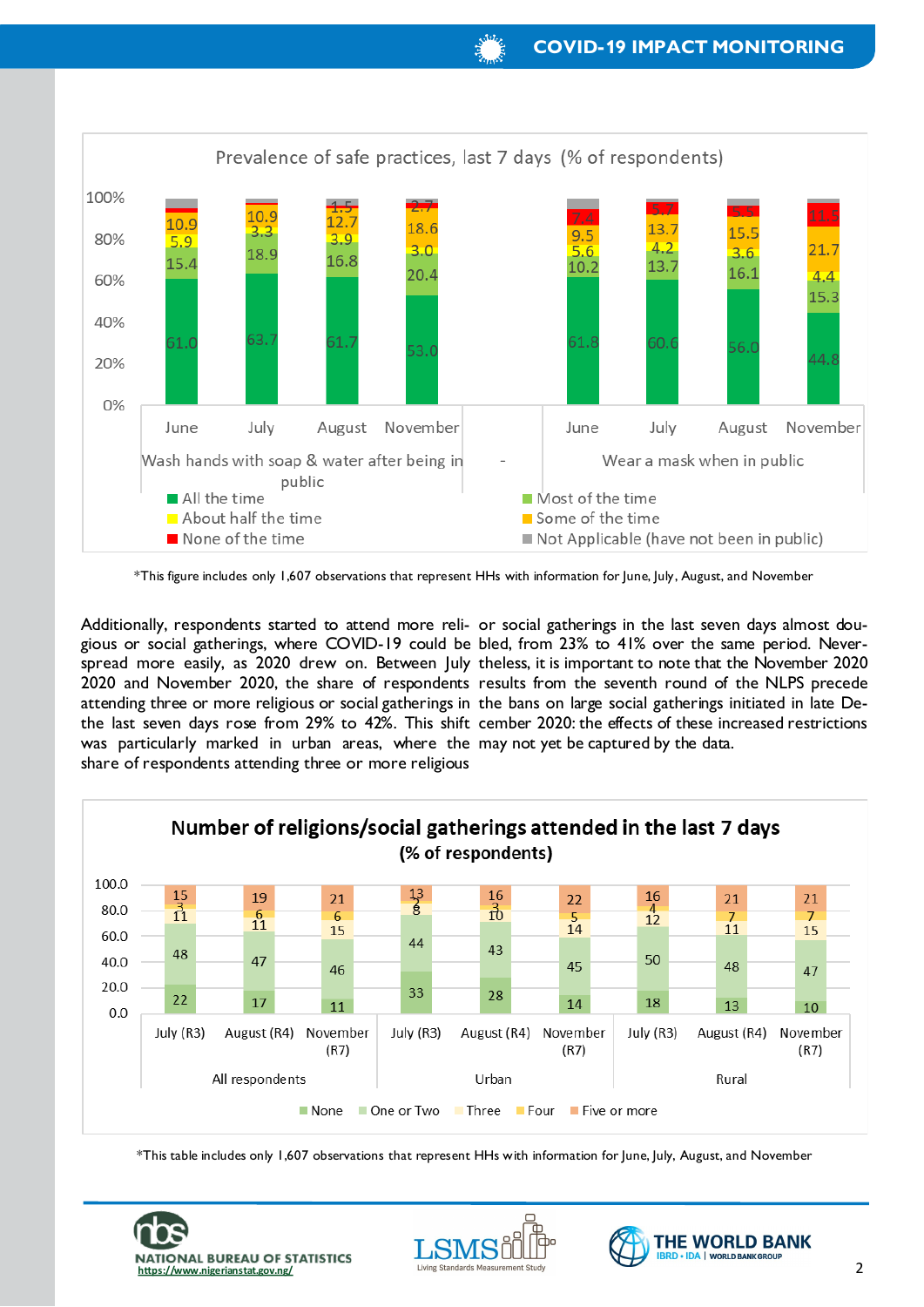#### **BASIC NEEDS**

the past seven days halved from 20% to 10% between seasonal variation – also improved substantially bewashing dropped from 6% to 2% over the same period. the last seven days declining from 24% to 11%.

Even if respondents became laxer about health and This may partially be due to seasonal variation, as June safety practices, their access to soap and water ap- is typically just after the arrival of the rainy season, peared to improve throughout 2020. The share of while November is shortly after. Yet access to soap for households with insufficient access to drinking water in handwashing – which would not be subject to the same June 2020 and November 2020, while the share of tween June 2020 and November 2020, with the share households with insufficient access to water for hand- of households having insufficient soap to wash hands in



## **EMPLOYMENT**

The rebound in the share of respondents working with pre-crisis levels. As in previous rounds, the share showed little sign of wavering in November and De-of respondents working was higher in rural areas (at cember of 2020. The overall share of respondents 91%) than in urban areas (at 80%). working was 88% in December 2020, roughly in line



This figure includes only 1,383 observations that represent HHs with information for all rounds and that they did not change respondents along the way.





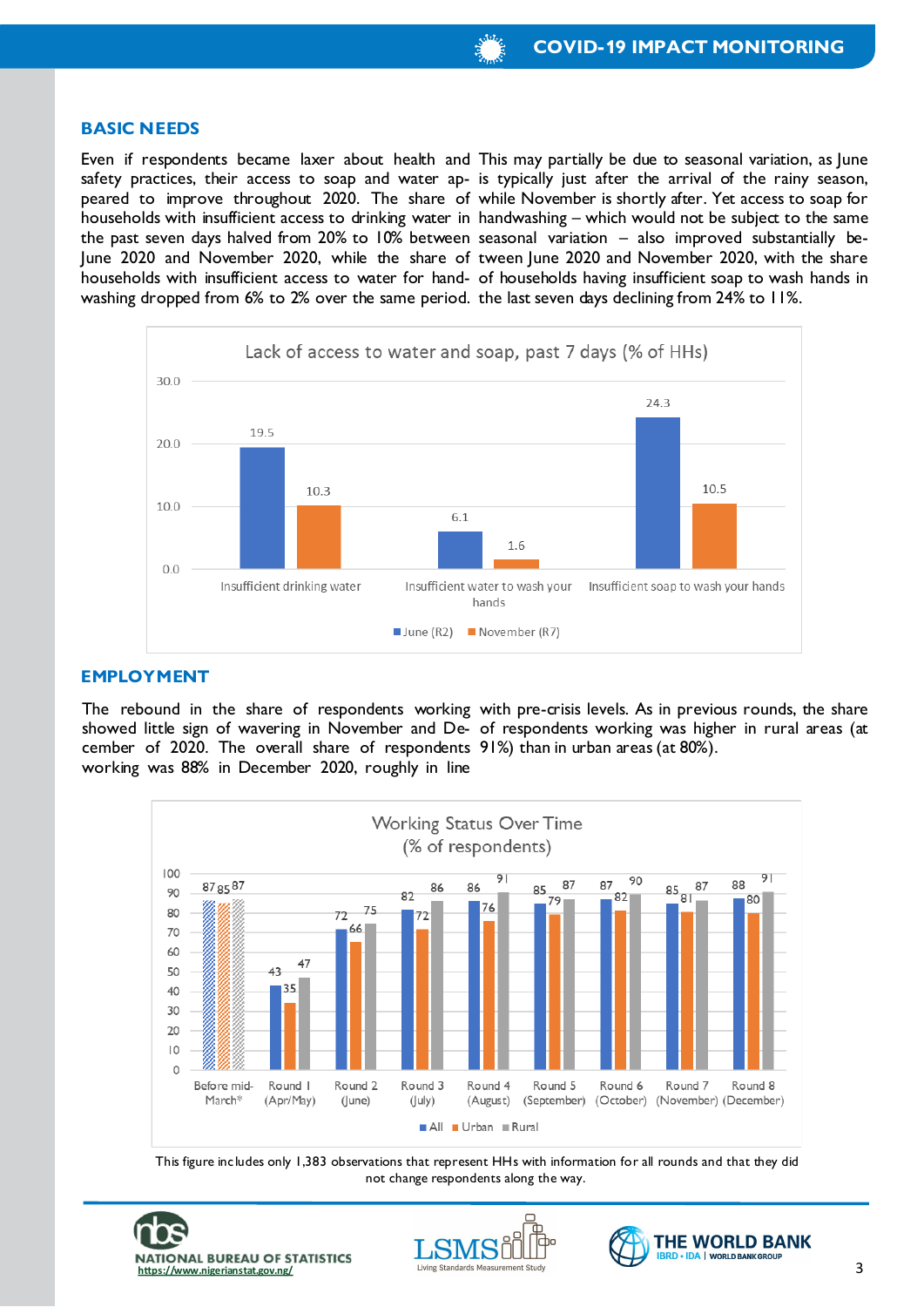#### **NON-FARM ENTERPRISES**

nesses during 2020 were not operating their business in peak of restrictions in April/May. December 2020. Of these, 61% (11% of all households

Even with respondents back at work, however, evi- with non-farm businesses) had also been closed for at dence of churning in the non-farm enterprise sector least one month between June and November 2020. suggests people's working situations remain precarious. Moreover, just 23% of households with non-farm busi-Around 17% of households who had non-farm busi-nesses in 2020 operated them continuously since the



### **AGRICULTURE**

work in the 2020/21 agricultural season (running from to 91% – over the same period. March 2020 to February 2021) reached 80%, rising

An increase in agricultural activity appears to be one from 70% in the 2018/19 agricultural season (running key response to the COVID-19 crisis. In previous from March 2018 to February 2019). The increase was rounds of the NLPS, it was observed that households' particularly stark in urban areas, where the share of main income earners were switching into – or return-households doing crop farming rose from 35% to 56% ing to – work in the agricultural sector, as work was between the 2018/19 and 2020/21 agricultural seasons. resumed. As the December 2020 round of the NLPS Yet even in rural areas, there was a slight increase in shows, the share of households doing crop-related farm the share of households doing crop farming – from 86%



\*The sample was restricted to only the HHs that also participated on Phone Survey R3, R5, and R8 (N=1,645).





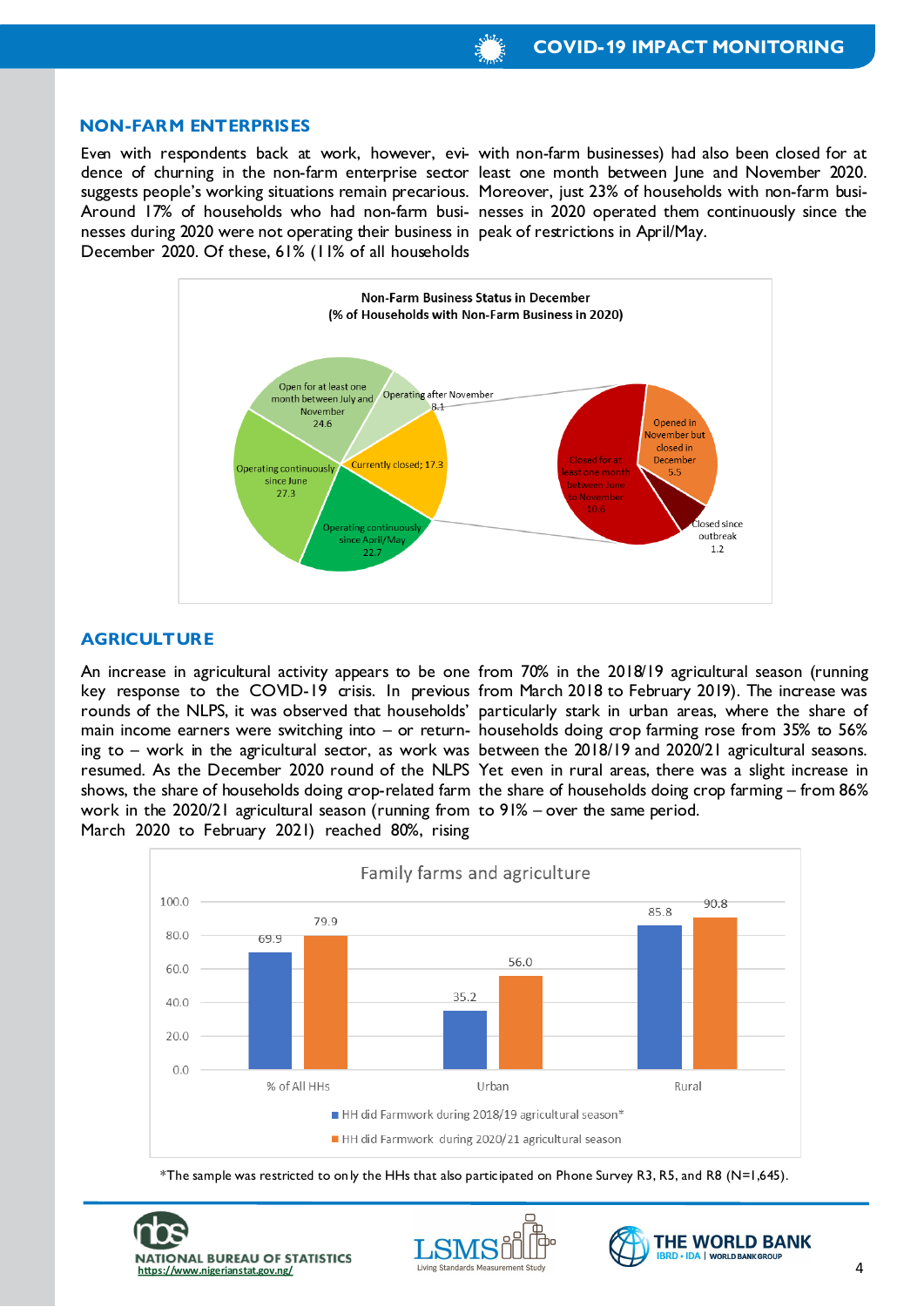sumption quintile engaged in crop-related farm work in work for poor and vulnerable Nigerians.

Farm work was more prevalent for poorer households the 2020/21 agricultural season, compared with 66% of than richer households in the 2020/21 agricultural sea- households in the richest consumption quintile. This son. Around 89% of households in the poorest con- underlines the particular importance of agricultural



farming households were relatively positive and opti- higher in the 2020/21 agricultural season than in previer households. Almost 93% of crop farming households rise. in the bottom consumption quintile reported that their

Even with the sizeable shift towards agricultural work, actual or expected revenues would be higher or much mistic about their main crop revenues for the 2020/21 ous agricultural seasons, compared with 63% of crop agricultural season. More than three-quarters of crop farming households in the top consumption quintile. In farming households reported that actual and expected part, these patterns may arise because prices of food revenues from the sale of their main crop would be items have risen sharply throughout 2020: this could higher or much higher in the 2020/21 agricultural sea-benefit net producers, although many households may son compared with previous agricultural seasons. be experiencing loss of purchasing power – as they Moreover, the situation seems more positive for poor-have to buy food too – even as their farm revenues



*Note:* It includes actual revenue from sales and expected revenue when harvests have not been sold.





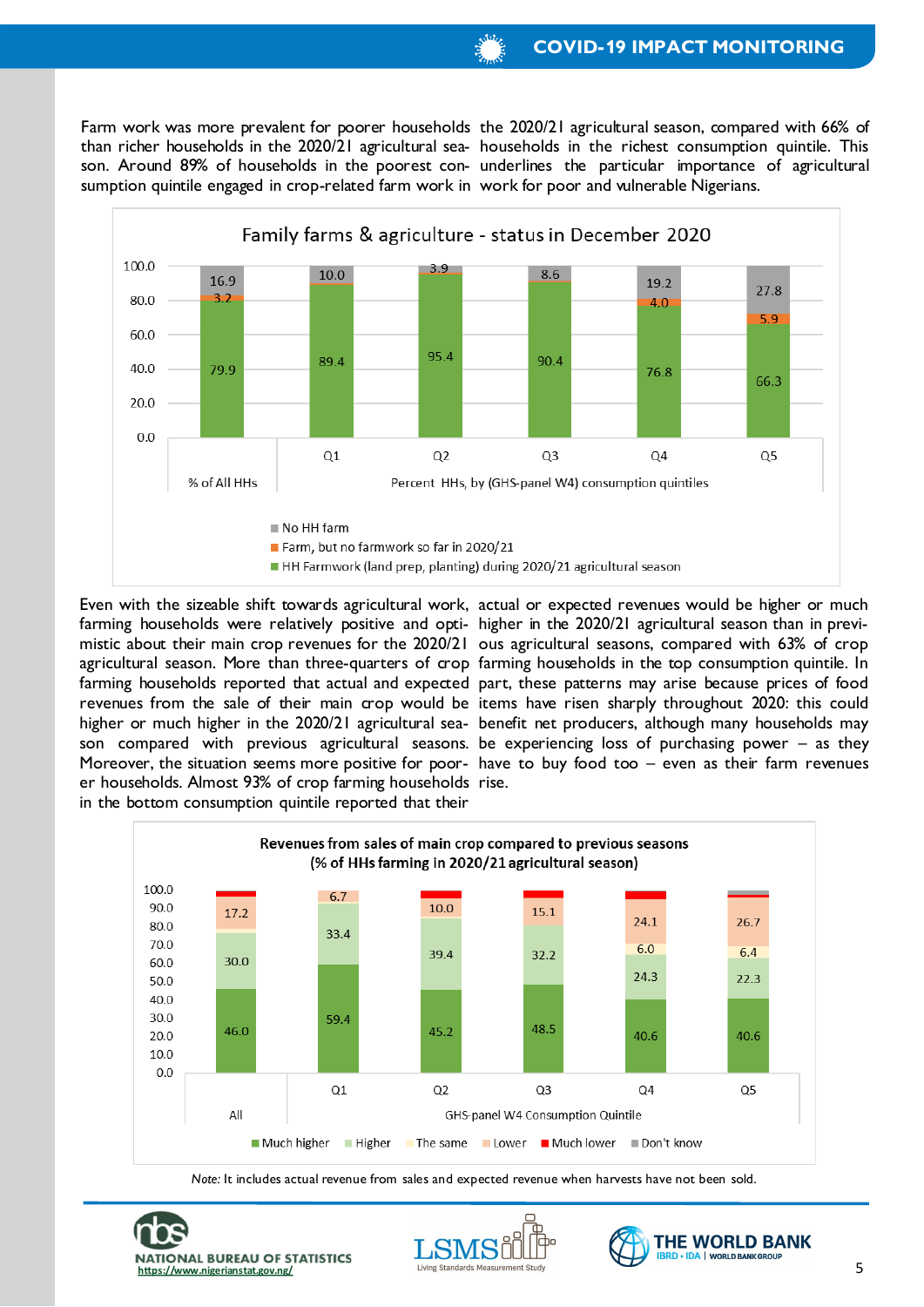47% to 69% over the same period. Agriculture's capaci-ality alone. ty to create jobs may also have increased over the same

As well as increased farm revenues, more crop farming period, with the share of crop farming households using households are using farm inputs during the COVID-19 hired labor rising from 60% to 73% between the crisis. The share of crop farming households using or-2018/19 and 2020/21 agricultural seasons. Such increasganic fertilizer more than doubled from 29% to 60% es arise in both urban and rural areas. Since the months between the 2018/19 and 2020/21 agricultural seasons, in which the two surveys were conducted were so while the share using pesticides or herbicides rose from close, these findings are unlikely to be down to season-



The sample was restricted to only farming HHs in both GHS-Panel W4 and NLPS R8.

#### **SHOCKS AND COPING MECHANISMS**

the COVID-19 crisis persisted since March 2020. Be-households also reported that prices of farm and busiitems that they consumed, demonstrating a widespread waned as the crisis has drawn on. For example, beshare of crop farming households that used farm inputs covering July 2020 to December 2020.

Households continued to experience severe shocks as in the 2020/21 agricultural season, around 63% of tween July 2020 and December 2020, 83% of house-ness inputs increased between July 2020 and December holds reported an increase in the price of major food 2020. Nevertheless, the prevalence of some shocks has deterioration in purchasing power. This builds on the tween mid-March 2020 and April/May 2020, 36% of rise in prices already observed between mid-March households experienced the closure of a non-farm busi-2020 and July 2020. Notwithstanding the increased ness, but this share had halved to 18% by the period



\*From GHS-panel W4. Restricted to HHs that are in NLPS (N= 1,645 HHs)





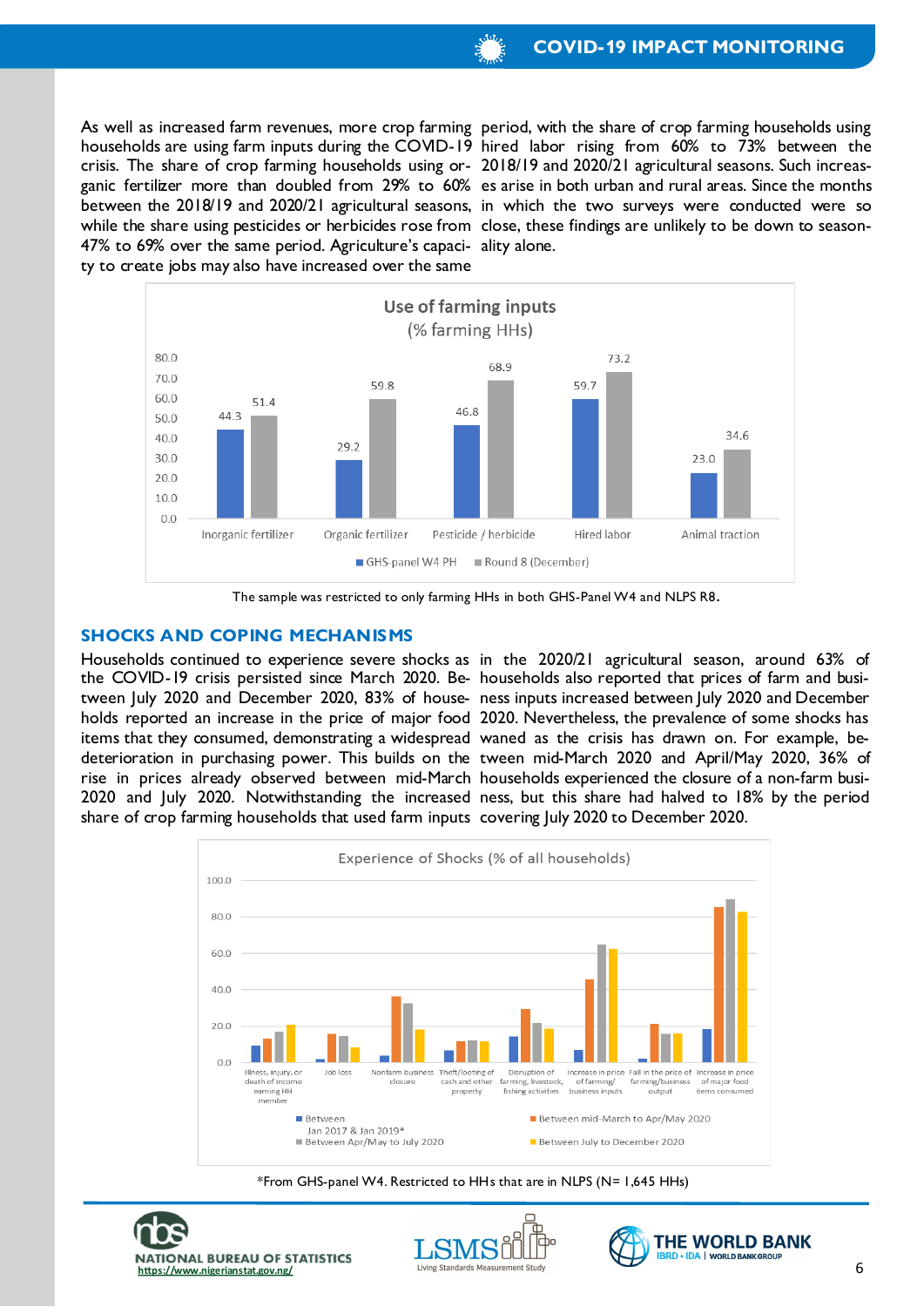long-term financial security, with 31% of shock-hit tenable.

Households have also continued to adopt potentially households relying on their savings. There was also a harmful coping strategies in response to shocks. rise in the share of households that reported doing Around 58% of households that experienced a shock nothing in response to shocks. While this may partly between July 2020 and December 2020 reduced their indicate that households are less reliant on potentially food consumption, while 26% reduced their non-food harmful coping strategies, it may also be that houseconsumption. As in the past, many households also holds are reaching a subsistence welfare level where adopted coping strategies which could reduce their coping strategies deployed in the past may no longer be



is that they have become larger. Specifically, households COVID-19 crisis, while others have reported returning had 6.6 members in November 2020, compared with from work migration or education. In this way, Nigerimain reasons reported for this is that individuals have to find ways to cope with the crisis.

One additional change observed among Nigerian moved in with parents or other relatives, potentially to households, which may constitute a coping mechanism, pool incomes and manage the risks faced through the 5.5 members in January/February 2019. One of the an households are having to fully restructure in order